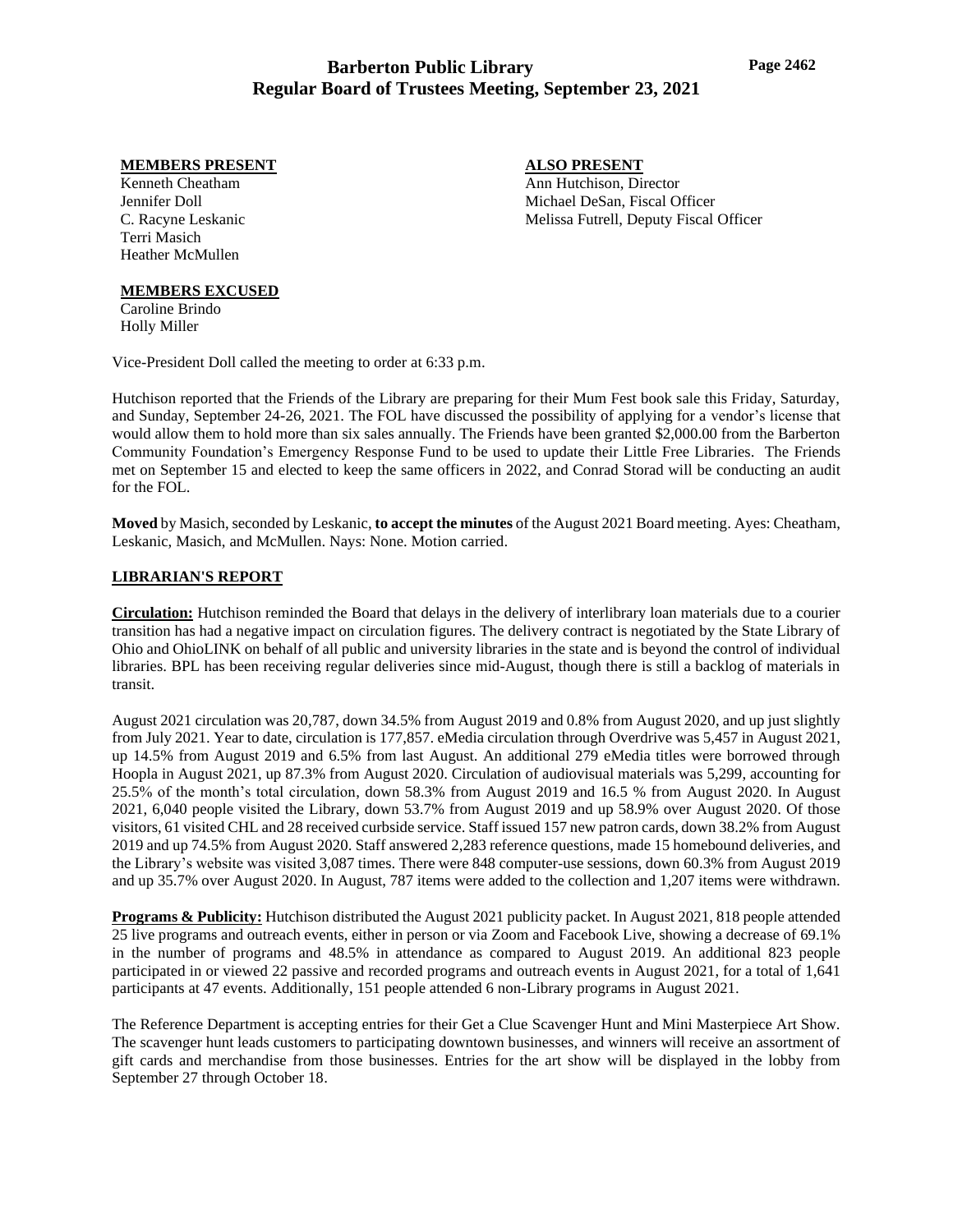Hutchison shared that the Library's 2021 Summer Reading Club had 304 children, 76 adult, and 3 teen participants. Throughout the summer, 918 people attended 26 live children's programs, staff from the Children's Department and Customer Services interacted with 518 children through the Barberton City School District's summer school program, and over 2,000 children's Take and Make craft kits were distributed.

#### **Donations:**

Rotary Club of Barberton: \$250.00, in honor of Barbara Kirbawy

Anonymous - 485 Books, 21 CDs, 33 DVDs, 30 Magazines

**Moved** by McMullen, seconded by Leskanic, **to accept the donations**. Ayes: Cheatham, Leskanic, Masich, and McMullen. Nays: None. Motion carried.

Hutchison shared that the donation honoring former Library Director Barbara Kirbawy will be used to start a pollinator garden.

**Other**: Hutchison presented the Board with a recommendation to fill the vacant full-time Librarian position in the Children's Services Department. Anna Shorter is currently enrolled in the MSLS program at Clarion University of Pennsylvania and is completing her practicum at BPL. She is expected to complete her degree in December 2021.

**RESOLUTION 26-2021 Moved** by Masich, seconded by McMullen, **to hire Anna Shorter** as a full-time Librarian in the Children's Services Department, regularly scheduled 35 hours per week at \$14.00 per hour, effective September 13, 2021. Shorter is to receive a \$0.55 per hour increase at her completion of the MSLS program. Ayes: Cheatham, Leskanic, Masich, and McMullen. Nays: None. Resolution adopted.

Hutchison distributed a report of continuing education completed by Library staff in June, July, and August of 2021.

National Voter Registration Day is September 28, and BPL will host a voter registration table staffed by the Hudson League of Women Voters.

Hutchison shared that the display case formerly located in the basement has been relocated to the lobby for better accessibility and visibility.

A second copy machine will be installed in the lobby tomorrow.

The Library is participating in a geo-journal project hosted by Think Share Play, a local nonprofit organization. A sign has been installed by the main entrance with a QR code. When people scan the code, it links them Think Share Play's website, where they are invited to share a memory specific to BPL. Alix R. and Sophia Senderak of Think Share Play will have a table at BPL during the Mum Fest to explain the geo-journal project to visitors and will also be compiling entries for an exquisite corpse book. In exchange for a \$1.00 donation to Think Share Play that will be used to fund future geo-journals, people will be given the opportunity to contribute to a collective story that will be compiled into a book and donated to the Library.

#### **FISCAL OFFICER'S REPORT**

The Public Library Fund tax distribution for the month of September 2021 for the Barberton Public Library was \$98,409.63.

DeSan reviewed the financial reports, bank reconciliations, and bills paid for the month of August 2021, as well as several re-appropriations.

**Moved** by Leskanic, seconded by Cheatham, **to accept the financial report, bank reconciliations, and bills** paid for the month of August 2021. Ayes: Cheatham, Leskanic, Masich, and McMullen. Nays: None. Motion carried.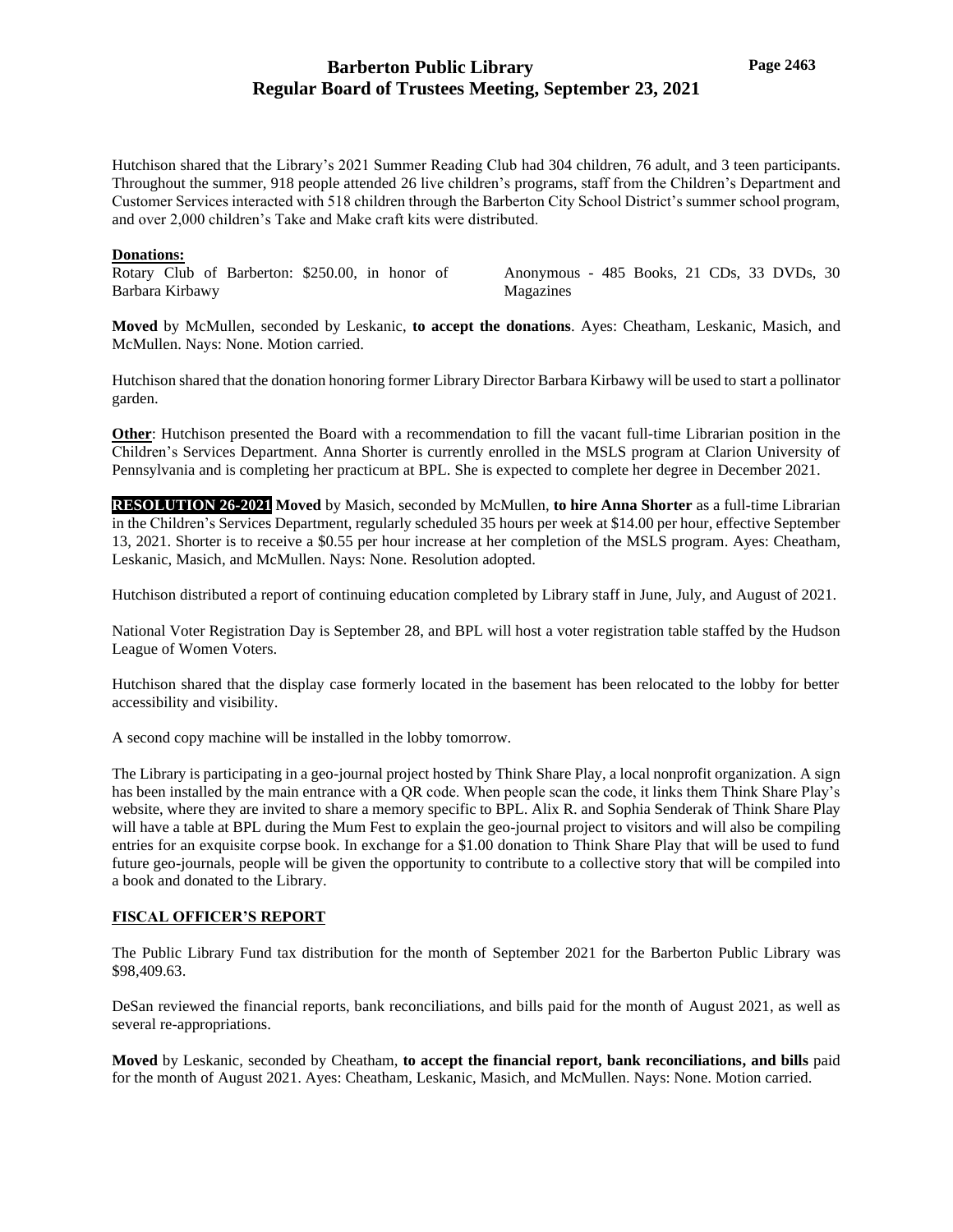DeSan presented the Board with a consulting agreement for year-end assistance from UAN Visiting Clerk Anthony Pranger.

**Moved** by Leskanic, seconded by Masich, **to approve up to 40 hours of consulting with UAN Visiting Clerk Anthony Pranger** over a two-month period at a rate of \$30.00 per hour. Ayes: Cheatham, Leskanic, Masich, and McMullen. Nays: None. Motion carried.

### **COMMITTEE REPORTS**

**Finance and Audit Committee**: No meeting held.

**Personnel Committee**: No meeting held.

**Building and Equipment Committee**: No meeting held.

**Summit County Library Trustees Council**: The annual SCLTC meeting is scheduled for Thursday, October 14, 2021 at 7:00 p.m. and will be held virtually. Brindo, DeSan, and Hutchison will attend.

### **COMMUNICATIONS AND CORRESPONDENCE**

#### **OLC Legislative Update**: None.

**Community Correspondence**: Hutchison shared a note from the Barberton City School Distract thanking BPL for hosting their bus tour for new teachers, and a compliment from a Massillon man who stated that this is one of the most beautiful libraries he's ever visited.

#### **OLD BUSINESS**

**COVID-19 Updates**: Hutchison informed the Board that the Library returned to pre-COVID operating hours on September 7, 2021. The Library is now open 10:00 a.m. to 8:00 p.m. Monday through Thursday, 10:00 a.m. to 6:00 p.m. on Friday, 10:00 a.m. to 5:00 p.m. on Saturday and 1:00 to 5:00 p.m. on Sunday.

Hutchison informed the Board that BPL began distributing at-home COVID-19 test kits on September 16. The kits are provided free of charge by the Ohio Department of Health and are available for curbside pick-up only. Though the Board initially recommended that BPL not be a distribution site for the kits, Hutchison and President Brindo elected to offer the service due to an increasing demand from the community. Since receiving the first shipment of 500 test kits, 371 have been distributed and 1,500 additional kits have been ordered.

**NEW BUSINESS**: Hutchison plans to begin sharing a Mission Moment with the Board each month to highlight small but powerful examples of how the Library is making an impact in the community.

**Mission Moment**: While performing homebound deliveries, Reference Services Manager Paula Wagner discovered a note tucked into a bag of returns from one of her customers asking her to visit a new resident at the senior apartment. Paula learned that the new resident has suffered several strokes and has no family nearby. When she delivered a Kindle pre-loaded with books to the resident, she cried, hugged Paula, and said "you gave me my life back." The Reference Department was able to purchase a small collection of Kindles in 2020 for homebound services, and this is the first time that they have been utilized.

**Moved** by Masich, seconded by Leskanic, **to adjourn** the meeting at 7:12 p.m. Ayes: Cheatham, Leskanic, Masich, McMullen, and Miller. Nays: None. Motion carried.